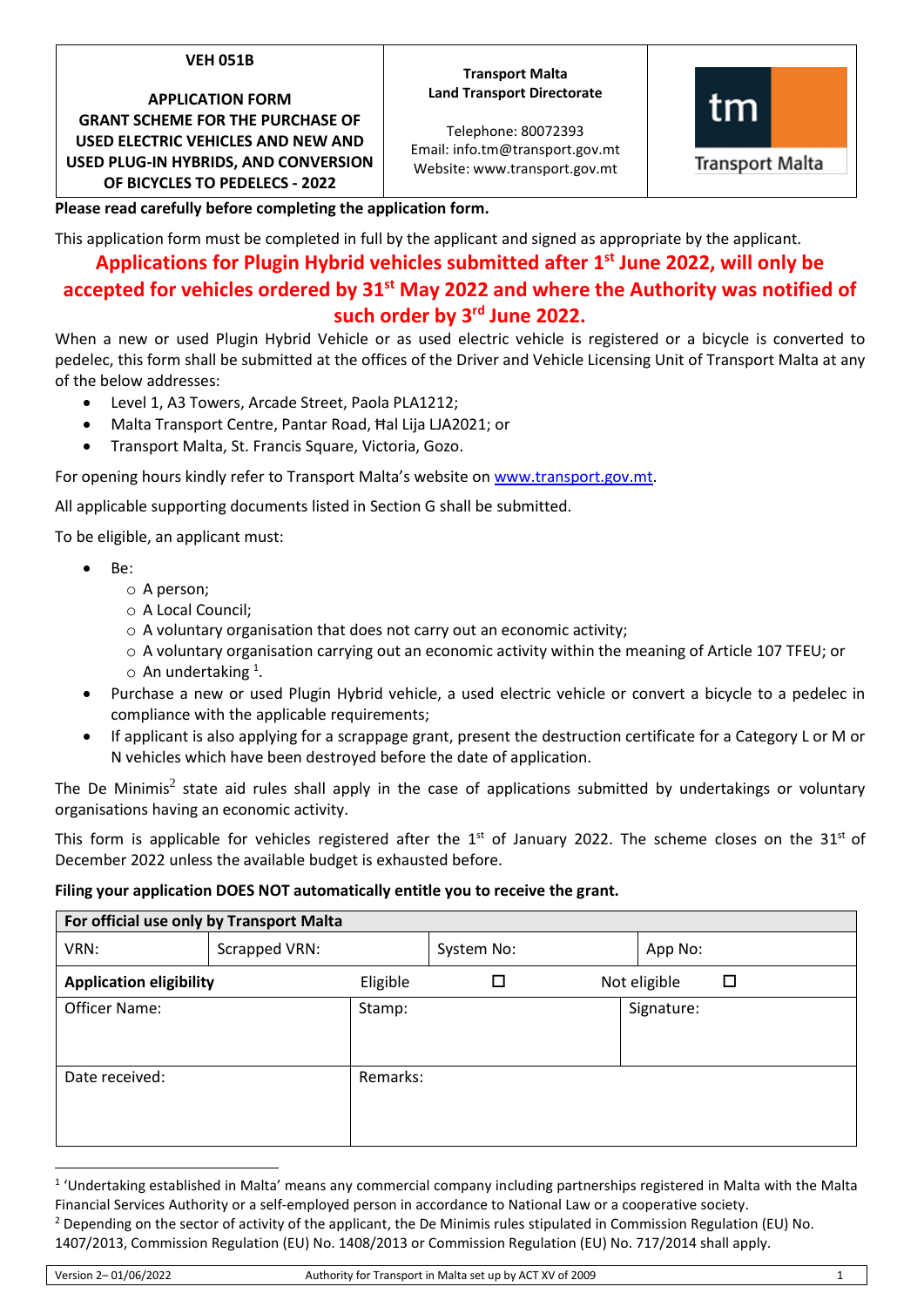# **Grant details**

**The total grant amount issued to applicants for any of these grants shall not exceed the purchase price of the new electric vehicle or pedelec.**

**Grant amounts to be paid for each new or used Plugin Hybrid vehicles and used electric vehicles in category M and N purchased, subject to eligibility criteria stipulated in this document.**

|   | <b>Vehicle Type and Category</b>                                                                | <b>Grant Amount</b>                      |
|---|-------------------------------------------------------------------------------------------------|------------------------------------------|
| 1 | New Plugin Hybrid M1 (Car) / N1 (Van).                                                          | €11,000                                  |
| 2 | New Plugin Hybrid M2 (Minibus) / N2 (Small<br>Truck).                                           | 40% of Invoice value, capped at €40,000  |
| 3 | New Plugin Hybrid M3 (Coach) / N3 (Truck).                                                      | 40% of Invoice value, capped at €200,000 |
| 4 | Used Plugin Hybrid/Electric M1 / N1 - Older than<br>one day and not older than 2 months.        | €8,000                                   |
| 5 | Used Plugin Hybrid/Electric M1 / N1 - Older than<br>2 months but and not older than 6 months.   | €4,000                                   |
| 6 | Used Plugin Hybrid/Electric M1 / N1 - Older than<br>6 months but and not older than 36 months.  | €2,000                                   |
|   | Used Plugin Hybrid/Electric M1 / N1 - Older than<br>36 months but and not older than 60 months. | €1,000                                   |

**NOTE 1:** Applications for Plugin Hybrid vehicles will be accepted only for vehicles ordered by 31 May 2022.

**NOTE 2**: Invoice value is the value of the vehicle being registered, as indicated in the respective invoice.

| Grant amounts to be paid when a vehicle in scrapped in conjunction with any other grant for the purchase of a |
|---------------------------------------------------------------------------------------------------------------|
| new or used Plugin Hybrid vehicles and used electric vehicles in category M and N.                            |

|                         | <b>Category of Scrapped Vehicle</b>                                                |              | <b>Place of Registration of Scrapped Vehicle</b> |
|-------------------------|------------------------------------------------------------------------------------|--------------|--------------------------------------------------|
|                         |                                                                                    | <b>Malta</b> | Gozo*                                            |
| 1                       | L (Motorcycles)                                                                    | €500         | €500                                             |
| 2                       | M1 (Car) or N1 (Van)                                                               | €1,000       | €2,000                                           |
| 3                       | M2 (Minibus)                                                                       | €20,000      | €21,000                                          |
| $\overline{\mathbf{4}}$ | N <sub>2</sub> (Small Truck)                                                       | €5,000       | €6,000                                           |
| 5                       | M3 (Coach)                                                                         | €30,000      | €31,000                                          |
| $6\phantom{1}6$         | N3 (Truck)                                                                         | €10,000      | €11,000                                          |
| 17                      | Any category, but without registering                                              |              |                                                  |
|                         | another vehicle within 1 year of scrappage<br>(otherwise grant shall be refunded). | €500         | €500                                             |

\* Vehicle must have been registered, garaged or licensed in Gozo prior to the 11th of October 2021.

**NOTE1**: The De Minimis rules apply when scrappage grants are issued to **undertakings established in Malta** or **voluntary organisations which carry out any economic activity within the meaning of Article 107 TFEU**.

**NOTE2:** In order to be eligible for this scrappage scheme, the deregistered vehicle shall be from the same or lower category as the new Electric Vehicle being registered. However, when an applicant registers a new category L vehicle, the applicant may deregister a vehicle from category L or M1 or N1 and still be eligible for the scrappage scheme grant.

**NOTE3:** Deregistered vehicles which had benefitted from the provisions of S.L.65.24 shall not be eligible for this scrappage scheme.

**GENERAL NOTE:** The grant amounts applicable for special purpose vehicles (SP1) shall be established based on the vehicle's maximum permissible mass and the corresponding limits for Category N vehicles.

# **The grant amount applicable when a bicycle is converted to a pedelec shall be €400 per converted bicycle.**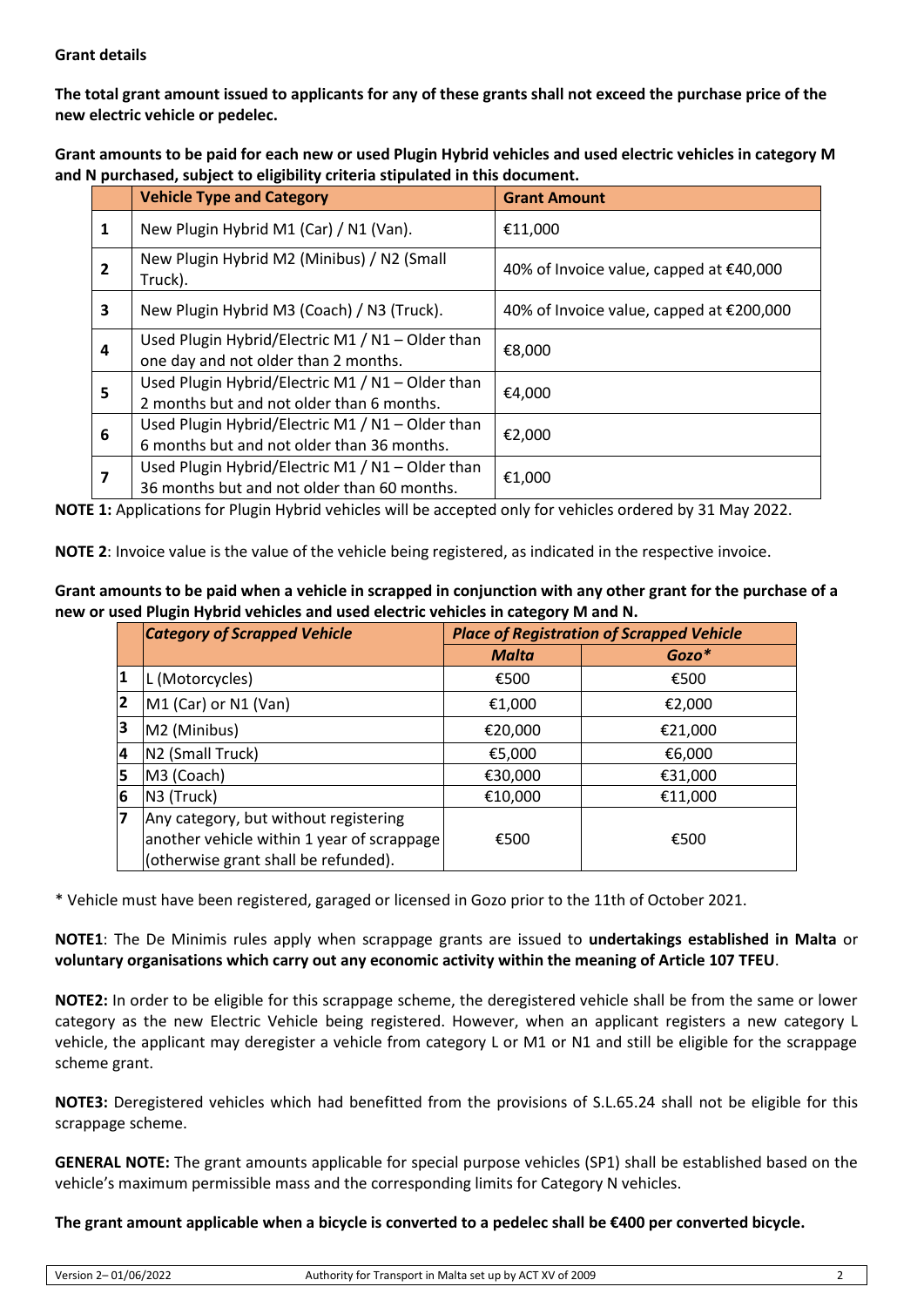# **SECTION A – Applicant's details**

*If application is submitted by a Local Council or an undertaking, or Voluntary Organisation established in Malta, enter the details of the Local Council, undertaking, or Voluntary Organisation, and of its authorised representative. If application is submitted by a natural person residing in Malta, enter the details of the applicant.*

### **Undertaking's Details**

| <b>Registration Number:</b> |  |
|-----------------------------|--|
| Name of Undertaking:        |  |

### **Details of Applicant or Undertaking's Representative**

| Identity card number:           |  |
|---------------------------------|--|
| Name and Surname:               |  |
| Address, including<br>postcode: |  |
| Phone number 1:                 |  |
| Phone number 2:                 |  |
| <b>Email Address:</b>           |  |

### **SECTION B – Bank Account Details for payment of grant**

| Bank Name:  |  |  |  |  |  |  |  |  |  |  |  |  |  |  |  |  |
|-------------|--|--|--|--|--|--|--|--|--|--|--|--|--|--|--|--|
| IBAN No.:   |  |  |  |  |  |  |  |  |  |  |  |  |  |  |  |  |
| Swift Code: |  |  |  |  |  |  |  |  |  |  |  |  |  |  |  |  |

### **SECTION C – Details of the Registered Vehicle**

| System number:              |                            |                           |                      |                 |  |  |  |  |  |
|-----------------------------|----------------------------|---------------------------|----------------------|-----------------|--|--|--|--|--|
| Registration number:        |                            |                           |                      |                 |  |  |  |  |  |
| Brand:                      |                            |                           |                      |                 |  |  |  |  |  |
| Model:                      |                            |                           | Year of Manufacture: |                 |  |  |  |  |  |
| Category of vehicle being   | $\Box$ M1                  | $\Box$ M2                 | 3 M L                |                 |  |  |  |  |  |
| registered.                 | $\Box$ N1                  | $\square$ N2              | $\Box$ N3            | $\sqsupset$ SP1 |  |  |  |  |  |
|                             |                            | $\Box$ New Plugin Hybrid* |                      |                 |  |  |  |  |  |
| <b>Type</b>                 | $\Box$ Used Plugin Hybrid* |                           |                      |                 |  |  |  |  |  |
|                             | $\Box$ Used Electric       |                           |                      |                 |  |  |  |  |  |
| Date of First Registration: |                            |                           |                      |                 |  |  |  |  |  |

**\*Applications for Plugin Hybrid vehicles will be accepted only for vehicles ordered by 31 May 2022.**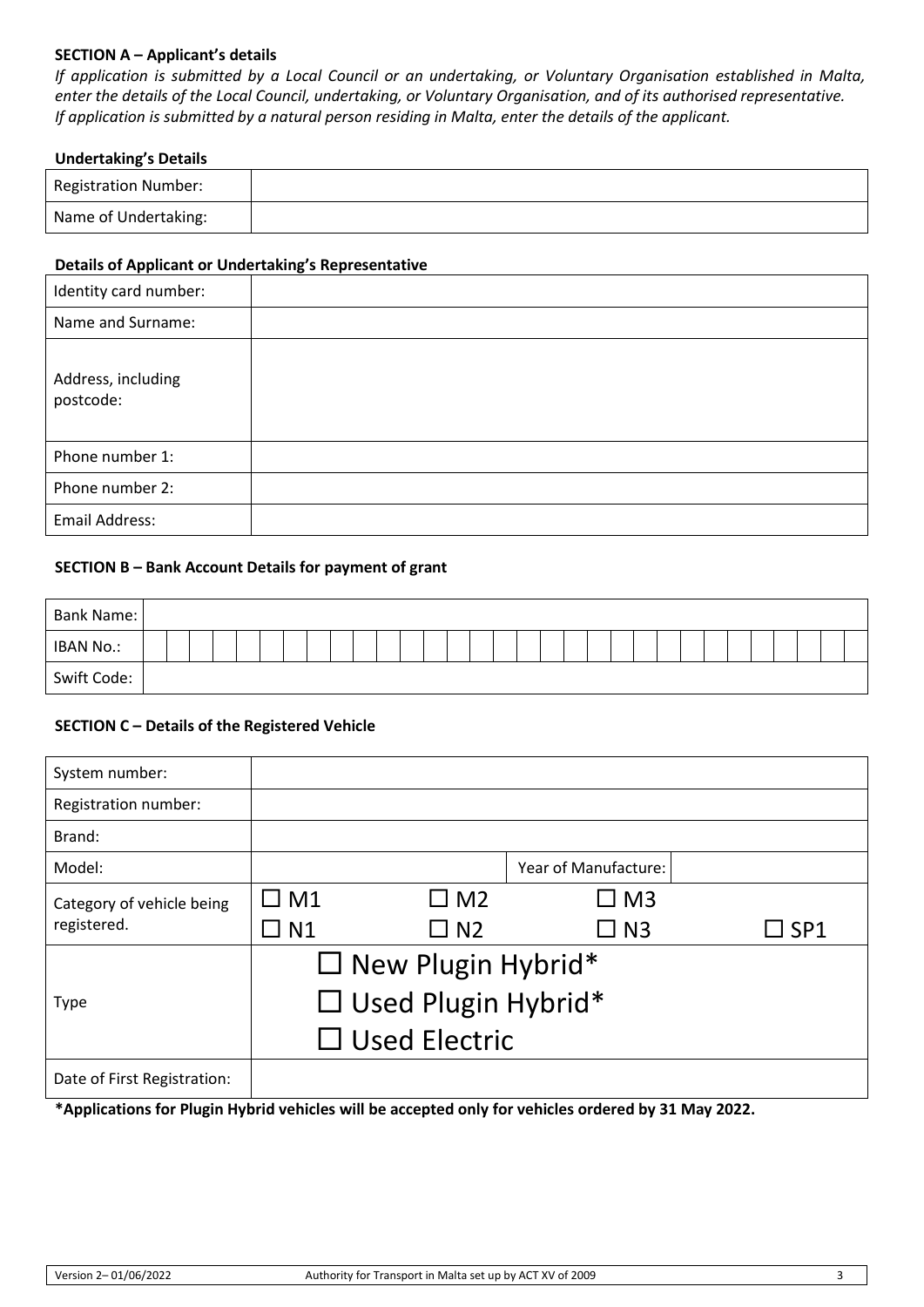#### **SECTION D – Details of the Category L or M1 or N1 Vehicle being scrapped**

| System number:                       |                           |                        |                                                                                                                 |               |
|--------------------------------------|---------------------------|------------------------|-----------------------------------------------------------------------------------------------------------------|---------------|
| Registration number:                 |                           |                        |                                                                                                                 |               |
| Brand:                               |                           |                        |                                                                                                                 |               |
| Model:                               |                           |                        | Year of Manufacture:                                                                                            |               |
| Category:                            | $\Box$ M1<br>$\square$ N1 | $\Box$ M2<br>$\Box$ N2 | $\square$ M3<br>$\Box$ N3                                                                                       | $\square$ SP1 |
| Date of Destruction:                 |                           |                        |                                                                                                                 |               |
| Date of Deregistration:              |                           |                        |                                                                                                                 |               |
| <b>Treatment Facility:</b><br>--- -- |                           |                        | tion of the contract of the contract of the contract of the contract of the contract of the contract of the con |               |

**NOTE:** The scrapped vehicles MUST be registered on the applicant's name before the date of destruction.

### **SECTION E – Conversion of Bicycle to Pedelec**

| Make:               |               |             |  |
|---------------------|---------------|-------------|--|
| Model:              |               |             |  |
| Chassis number:     |               |             |  |
| <b>Status</b>       | $\square$ New | $\Box$ Used |  |
| Date of Conversion: |               |             |  |

### **SECTION F – Declaration**

# *Where a fraudulent claim arises, Transport Malta may institute criminal proceedings against those responsible. In the event of an incorrect payment of a claim, Transport Malta reserves the right to recover funds paid in error.*

I hereby declare that the vehicle, the details of which appear under Section C hereof is registered on my behalf or on the Local Council, undertaking or voluntary organisation the I represent.

I understand and accept that if I transfer the vehicle or pedelec to third parties before the expiry of a thirty-sixmonth period from date of first registration, I shall have to refund the grant in whole to the Authority.

I hereby also declare that the statements made, and information given in this application, are true and correct. I understand that giving false or misleading information in connection with this application is a serious offence.

| Full Name (in capital letters): |  |
|---------------------------------|--|
| Signature:                      |  |
| Date:                           |  |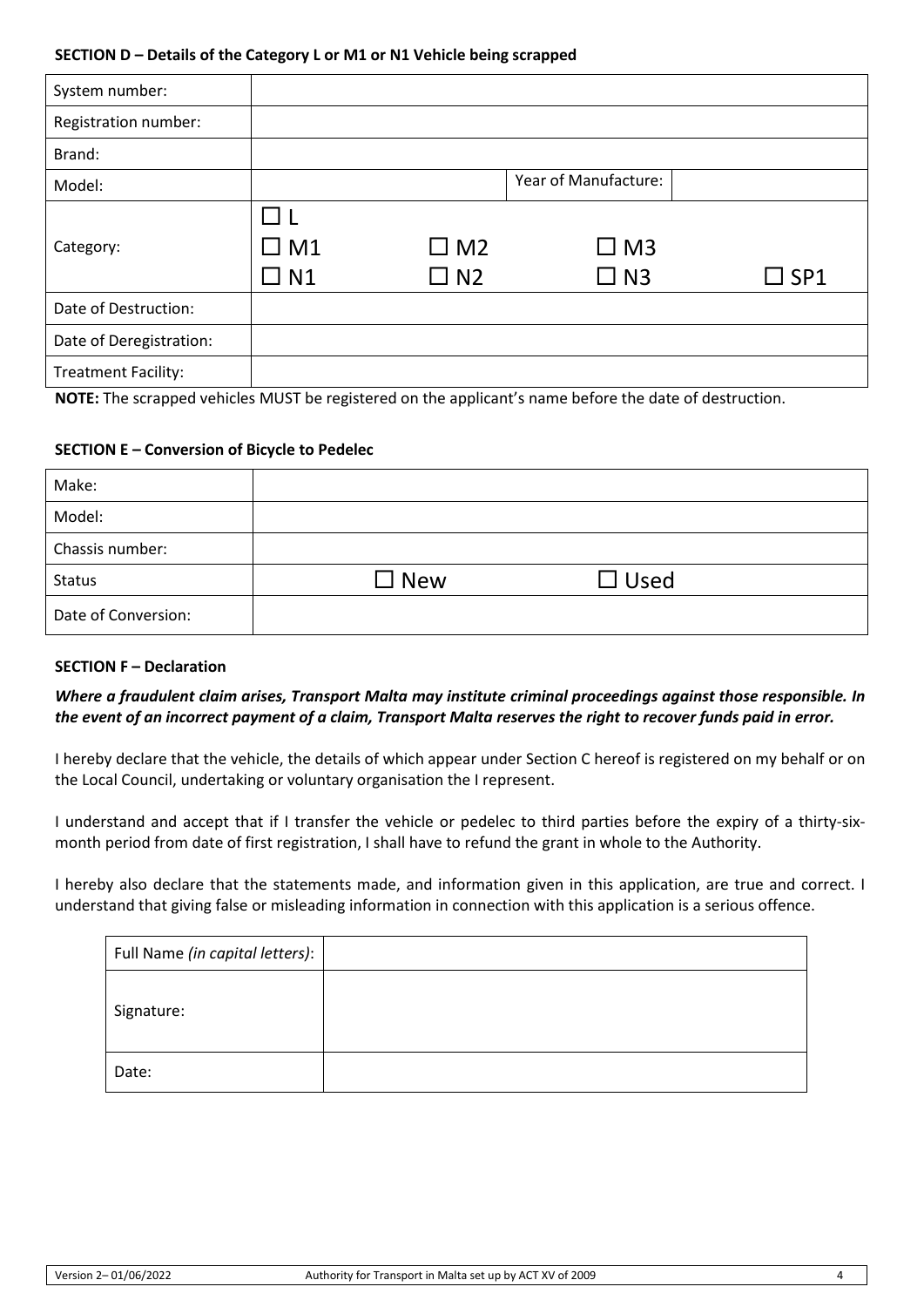### **SECTION G – Supporting documents to present with application**

Copy of the destruction certificate issued on the name of the applicant by an authorised treatment facility in compliance with the Waste Management (End of Life Regulations) - S.L. 549.36.

In the case of a company or partnership, a copy of the Registration certificate or VAT certificate.

In the case of self-employed or a cooperative society, a certified true copy of the VAT certificate.

In the case of a voluntary organisation (NGO), a certified true copy of certificate issued by the Malta Council for Voluntary Service.

In the case of the conversion of a bicycle to pedelec, a certificate of compliance with EN Standard 15194:2017 issued by a warranted engineer, which shall also confirm that the pedelec is road worthy.

State Aid Declaration Form VEH071 in the case of an application form submitted by an undertaking established in Malta or a voluntary organisation that has an economic activity within the meaning of Article 107 TFEU.